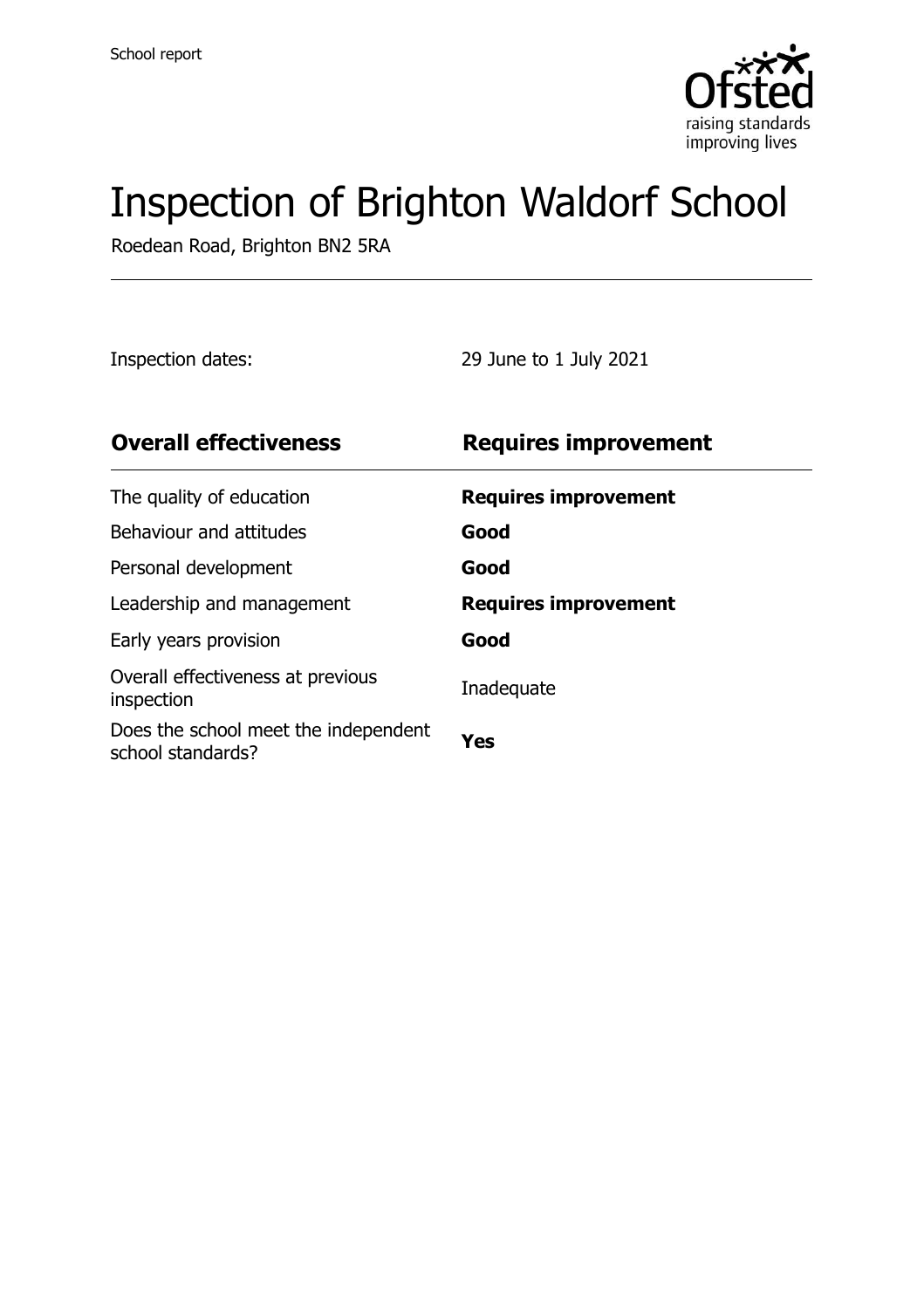

# **What is it like to attend this school?**

Pupils love school, finding it calm, supportive and nurturing. You are never far from stunning artwork or the sound of music. Pupils develop strong personal qualities and value the rich range of learning, from botany to woodwork. They behave well.

This school values individuality. One pupil spoke of being 'able to let my guard down and be me'.

The ethos and daily rhythm of school life help those with previously developed anxieties about attending school, or those with special educational needs and/or disabilities (SEND), to settle and grow in confidence.

Pupils like the relaxed, unpressured atmosphere. They are emphatic that they feel safe and free from bullying. A mark of the school's success in this area is that most pupils are not even aware of the quick and effective action the school takes in response to rare issues.

Teachers are helping lower-school pupils achieve more in literacy and numeracy than those who have gone before. However, the quality of education is not strong enough to ensure that all pupils do as well as they could academically. Although rising, academic expectations are not consistently high enough for pupils as they move to the end of kindergarten, through lower, and into middle school.

### **What does the school do well and what does it need to do better?**

Leaders and staff have taken important steps to improve the school, but there is more to do to secure a good quality of education. Their efforts since the previous inspection have undoubtedly been hampered by the COVID-19 (coronavirus) pandemic. Pupils, and parents and carers, praise the school's success in transferring schooling online during national and local restrictions. Staff report that leaders are mindful of their workload and the toll this has taken.

There are some notable successes. Leaders have successfully improved pupils' behaviour and attitudes during this unsettling period. The kindergarten and promotion of pupils' personal development are also strengths of the school. However, important leadership and management systems and structures to support the school to improve further are not as strong as they should be. Current school improvement plans are not detailed enough to be as helpful a tool as they could be. Strengthening subject leadership is an important priority that is rightly identified by leaders.

Leaders have done much work to set out clearly what pupils should learn and when across subjects. Elements distinctive to the Waldorf curriculum add breadth. However, sometimes subject plans, particularly in the lower school, are either not ambitious enough, or not executed well enough, to ensure that pupils achieve parity with the national curriculum by the age of 11.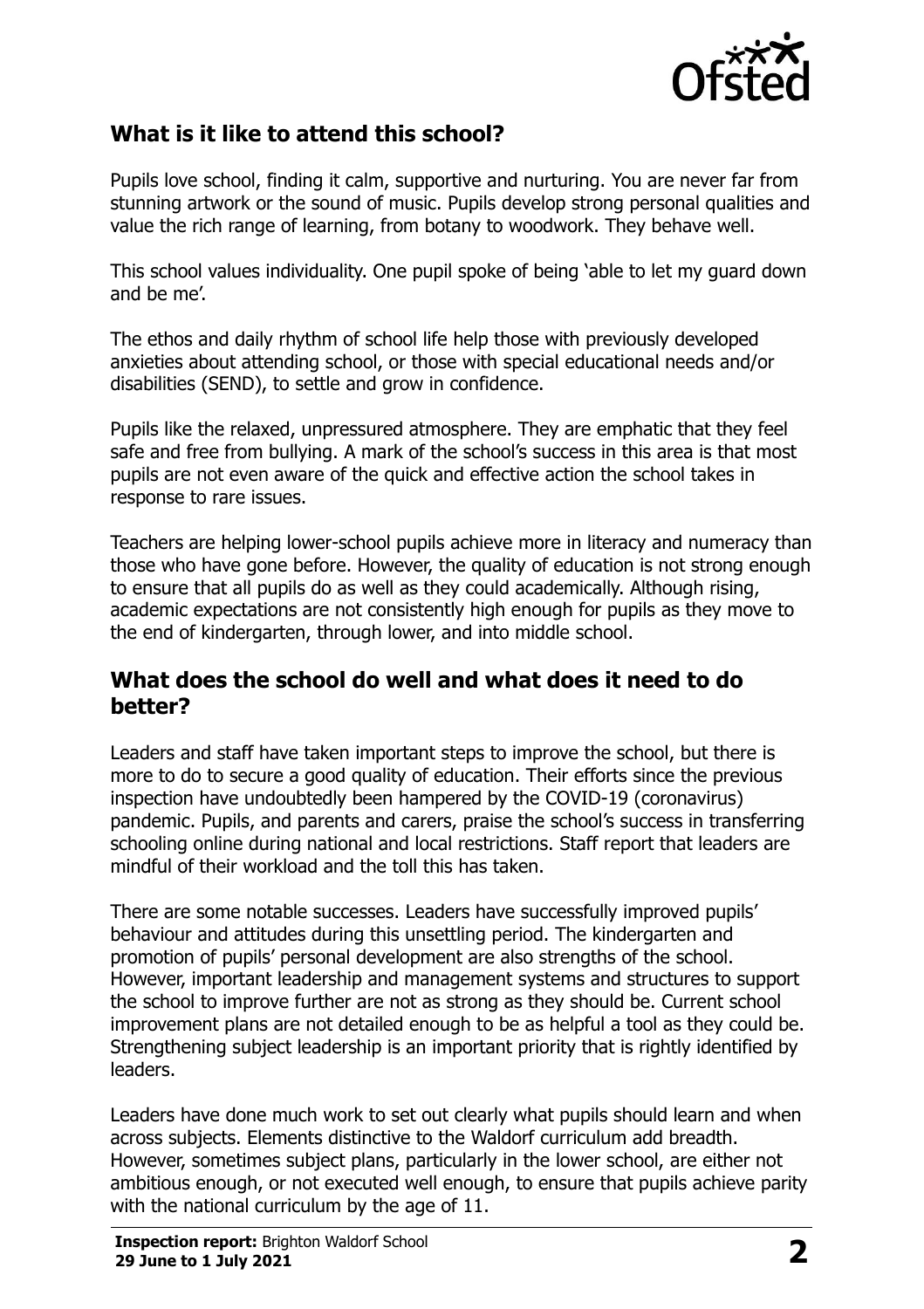

Teachers encourage a love of reading, including stories, poetry and non-fiction. The school introduces pupils to a diverse range. Older pupils read challenging texts fluently and recall their favourite books and genres.

The school now begins teaching pupils to read at a younger age than it has in the past. They have introduced a phonics programme and have begun to increase staff expertise. However, the quality of phonics provision and assessment is not high enough to ensure that all pupils learn to read well as quickly as they could. Staff are not fully confident and adept in all aspects of the phonics programme. Their assessment of the sounds pupils know and retain is not precise enough. This means that additional support for pupils who need help to either keep up or catch up with their peers is not sufficiently well targeted. Although the phonics scheme includes reading books, pupils who have fallen behind their classmates are not given the right books to practise the sounds they need to secure next.

Teachers do not share a common understanding of effective and manageable ways to assess pupils' learning. Teachers take various approaches. They use a range of strategies to encourage pupils to retain important knowledge. However, sometimes they place too much emphasis on making an experience memorable without focusing enough on what the important learning points are for pupils to remember.

Children in kindergarten flourish socially and emotionally. Adults skilfully create and sustain the ethos and approach to early years education they believe in. Wellestablished routines within this nurturing environment contribute well to developing children's confidence and readiness to learn. During ring time, children carefully follow the precise movements and sing with tuneful gusto. Adults introduce children verbally to a rich and growing range of vocabulary.

Pupils learn the value of leading healthy lifestyles. They grow and cook their own healthy and nutritious food and exercise regularly. The school encourages personal expression, for example through art, music, drama and sport. Pupils are introduced to a diverse range of cultures, and they have ample opportunity to develop individual talents and interests. Older pupils are articulate, reflective, and great ambassadors for their school.

In lessons and around the school, pupils are courteous and happy. They have positive attitudes to their learning. Pupils have a sound understanding of internet safety. They described how they have learned a lot about this recently, particularly as school moved online for a period.

Ensuring pupils with SEND are able to thrive is a high priority and area of success. The overarching approach to identifying, assessing and supporting pupils with SEND is systematic and effective. Leaders understandably prioritised training for staff in phonics and safeguarding. Staff have had limited training in how best to support pupils with specific SEND in class.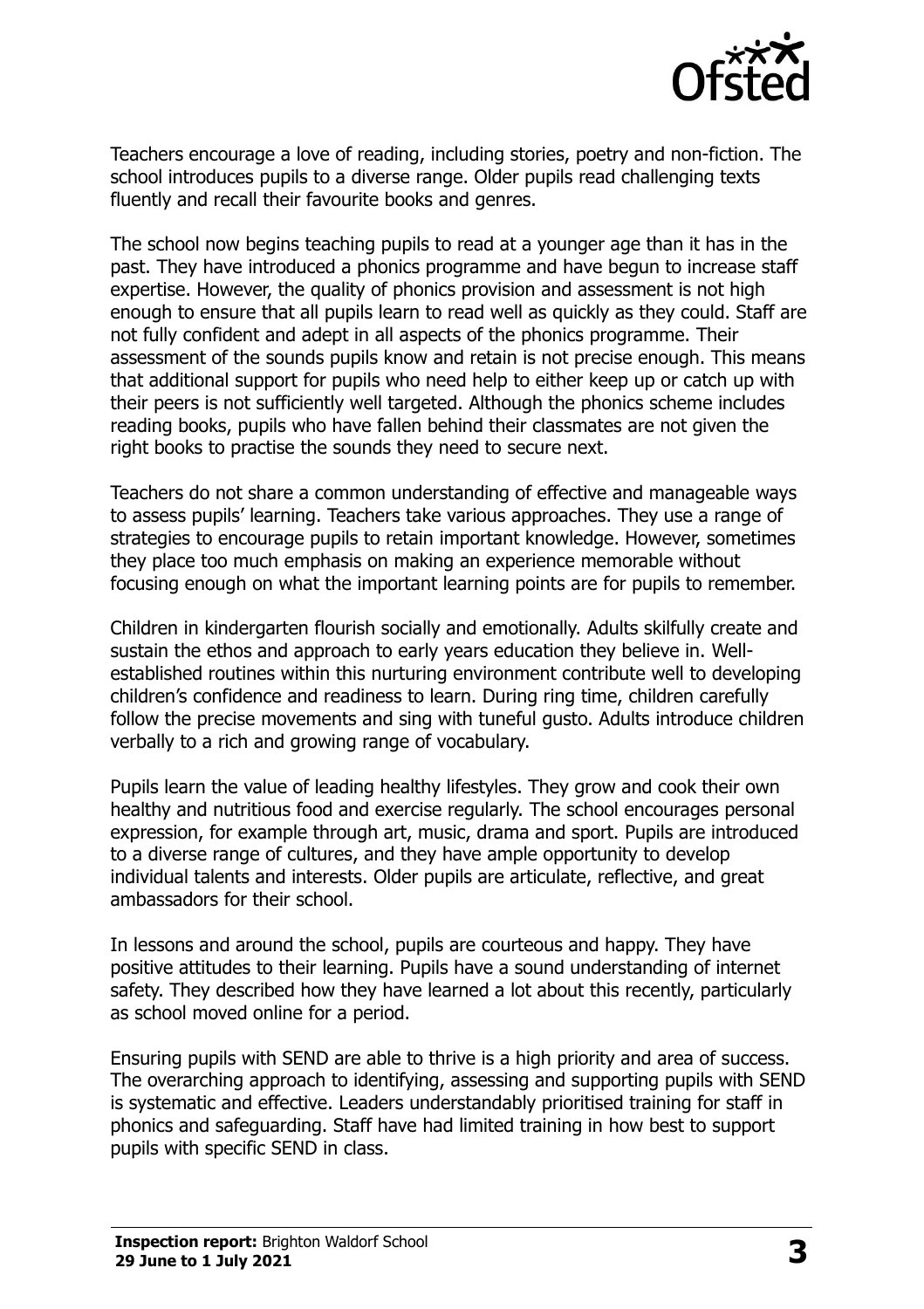

Recent trustee appointments have brought new knowledge and experience regarding effective governance. A system of regular meetings and reporting from school leaders provides helpful strategies to support trustees and leaders to make important strategic decisions. However, partly impacted by the pandemic, these helpful foundations have not yet developed into established and fully effective leadership, management and governance. Quality assurance systems are not robust enough to give leaders and trustees a complete picture of how well, how consistently, or how far intended improvements have actually been realised.

After leaders were prompted to take some limited action during the inspection, all of the independent school standards and associated requirements have been met, including in early years. Leaders have taken appropriate steps to improve accessibility in line with the school's three-year plan. The school's safeguarding policy is thorough and detailed. It is published on the school's website.

# **Safeguarding**

The arrangements for safeguarding are effective.

Leaders and staff take prompt and appropriate action in relation to safeguarding issues. The designated safeguarding lead is proactive in consulting with local safeguarding partners and referring more serious concerns on for more support. Leaders and staff notice, record and act on a range of matters relating to pupils' well-being. This developing overview ensures that minor indicators of concern are not overlooked and that opportunities to intervene or offer support are taken. Staff are alert and responsive to increased vulnerabilities linked with the pandemic.

# **What does the school need to do to improve?**

# **(Information for the school and proprietor)**

- The school has introduced a new phonics programme and approach which are benefiting some pupils. However, teachers are not sufficiently skilled in the use of the programme to ensure that all pupils not covered by exemption learn to read in a timely manner. Assessments of pupils' developing reading ability do not focus sharply enough on which sounds pupils have learned and retained. Some pupils are given reading books that are too difficult for them and do not offer focused opportunities to practise the sounds they need to master next. Leaders should continue to develop staff expertise in the teaching and assessment of phonics and ensure that books precisely match pupils' current phonics stages in order to prevent unnecessary delays in pupils learning to read.
- Since the previous inspection, leaders have evolved the curriculum, seeking greater parity with the ambition of the national curriculum, without losing the school's distinctive ethos and approach. Leaders' work is resulting in increasingly coherent subject plans aimed at teaching pupils relevant subject content in a logical and coherent way. This work is not complete, and leaders rightly continue to refine it. Also, existing plans are not consistently followed as leaders intend in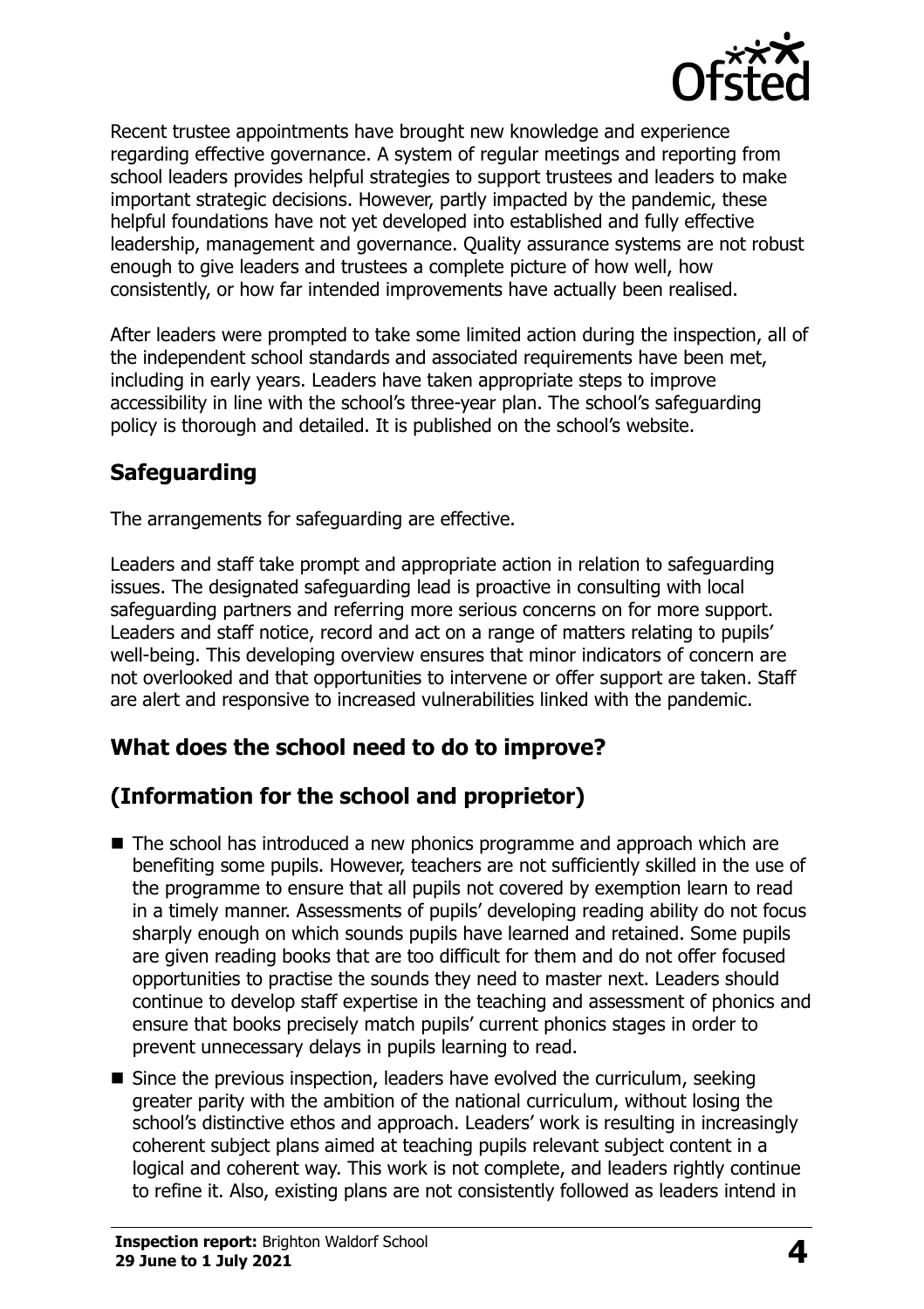

content and/or depth across classes, to ensure pupils achieve as well as they should. Leaders should continue their current work to crystallise exactly what they intend pupils to learn and when across subjects in a logical and coherent sequence. They should also ensure that these intentions are shared by teachers and implemented effectively in order to improve pupils' learning.

- Teachers are willing and keen to improve the quality of education, but sometimes lack confidence regarding new education approaches advocated by leaders. There is not a consensus about the purpose of assessment and the best or most helpful ways of assessing pupils. Teachers do not share a common understanding of how to help pupils remember important content across the curriculum. Leaders should further develop staff competence and confidence in teaching all parts of the new curriculum so that this is successfully brought to fruition across the school and bears the fruit intended.
- Notwithstanding the important improvements leaders have secured during an extremely challenging period, weaknesses in leadership and management capacity and processes are a potential barrier to further timely improvement. Leaders themselves have identified a need for greater capacity in terms of subject expertise and leadership. Trustees understand the principles of effective governance, but are yet to establish fully effective governance and accountability systems. Important improvement plans and quality assurance systems have remained undeveloped in the face of competing demands on leaders' attention and energy. The proprietor should ensure that suitable leadership and management systems and structures are in place to assure a good or better quality of education for pupils.

### **How can I feed back my views?**

You can use [Ofsted Parent View](http://parentview.ofsted.gov.uk/) to give Ofsted your opinion on your child's school, or to find out what other parents and carers think. We use Ofsted Parent View information when deciding which schools to inspect, when to inspect them and as part of their inspection.

The Department for Education has further quidance on how to complain about a school.

If you are the provider and you are not happy with the inspection or the report, you can [complain to Ofsted.](http://www.gov.uk/complain-ofsted-report)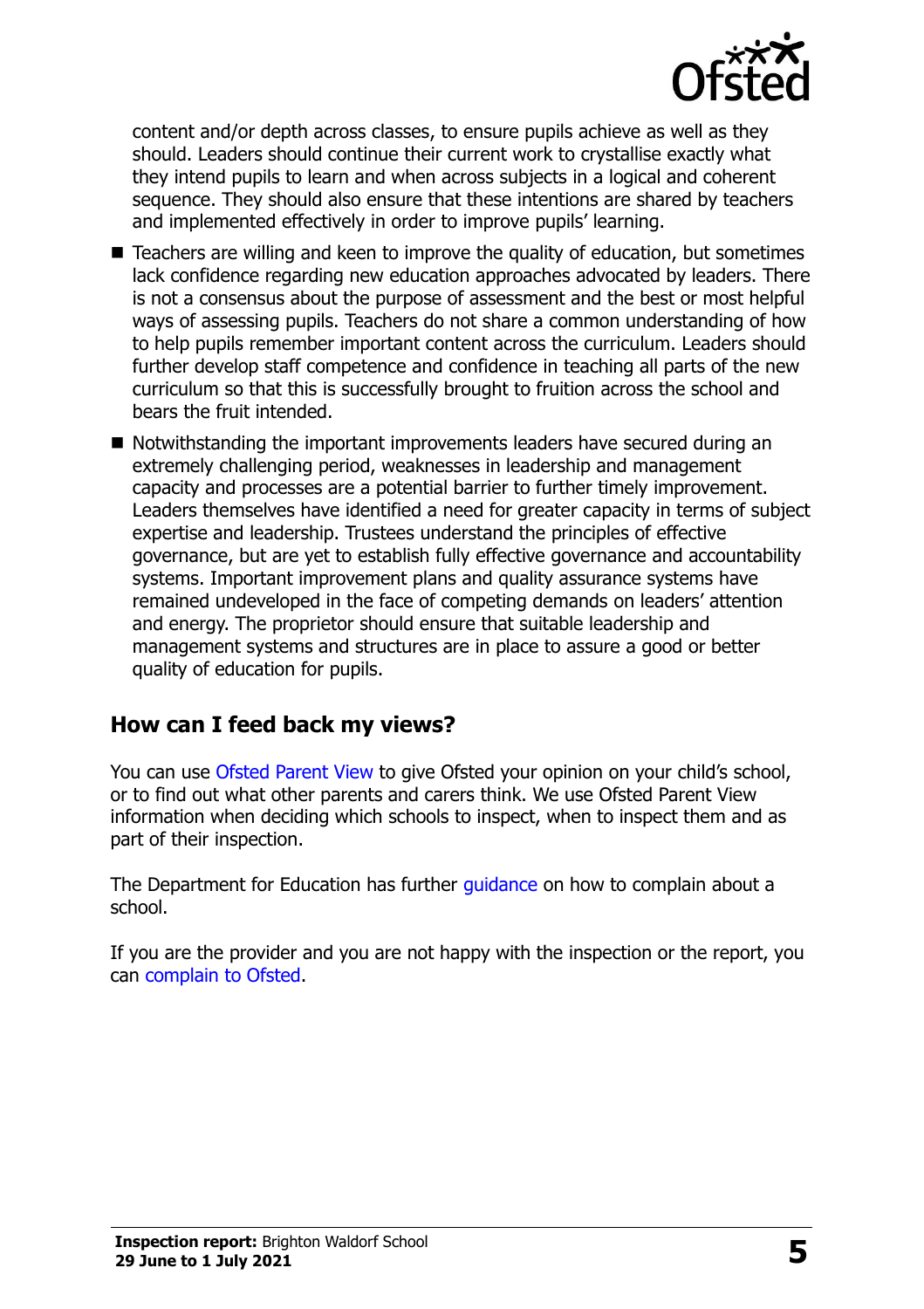

# **School details**

| Unique reference number             | 114661                                                    |
|-------------------------------------|-----------------------------------------------------------|
| <b>DfE registration number</b>      | 846/6016                                                  |
| <b>Local authority</b>              | Brighton and Hove                                         |
| <b>Inspection number</b>            | 10193096                                                  |
| <b>Type of school</b>               | Waldorf (Steiner) School                                  |
| <b>School category</b>              | Independent school                                        |
| Age range of pupils                 | 2 to 16                                                   |
| <b>Gender of pupils</b>             | Mixed                                                     |
| Number of pupils on the school roll | 149                                                       |
| <b>Number of part-time pupils</b>   | 20                                                        |
| <b>Proprietor</b>                   | Brighton Waldorf School Ltd Council of<br><b>Trustees</b> |
| <b>Chair</b>                        | Thais Bishop                                              |
| <b>Headteacher</b>                  | Damian Mooncie                                            |
| <b>Annual fees (day pupils)</b>     | £6,600 to £8,550                                          |
| <b>Telephone number</b>             | 01273 386 300                                             |
| <b>Website</b>                      | www.brightonwaldorfschool.org                             |
| <b>Email address</b>                | enquiries@brightonwaldorfschool.org                       |
| <b>Dates of previous inspection</b> | 5 to 7 March 2019                                         |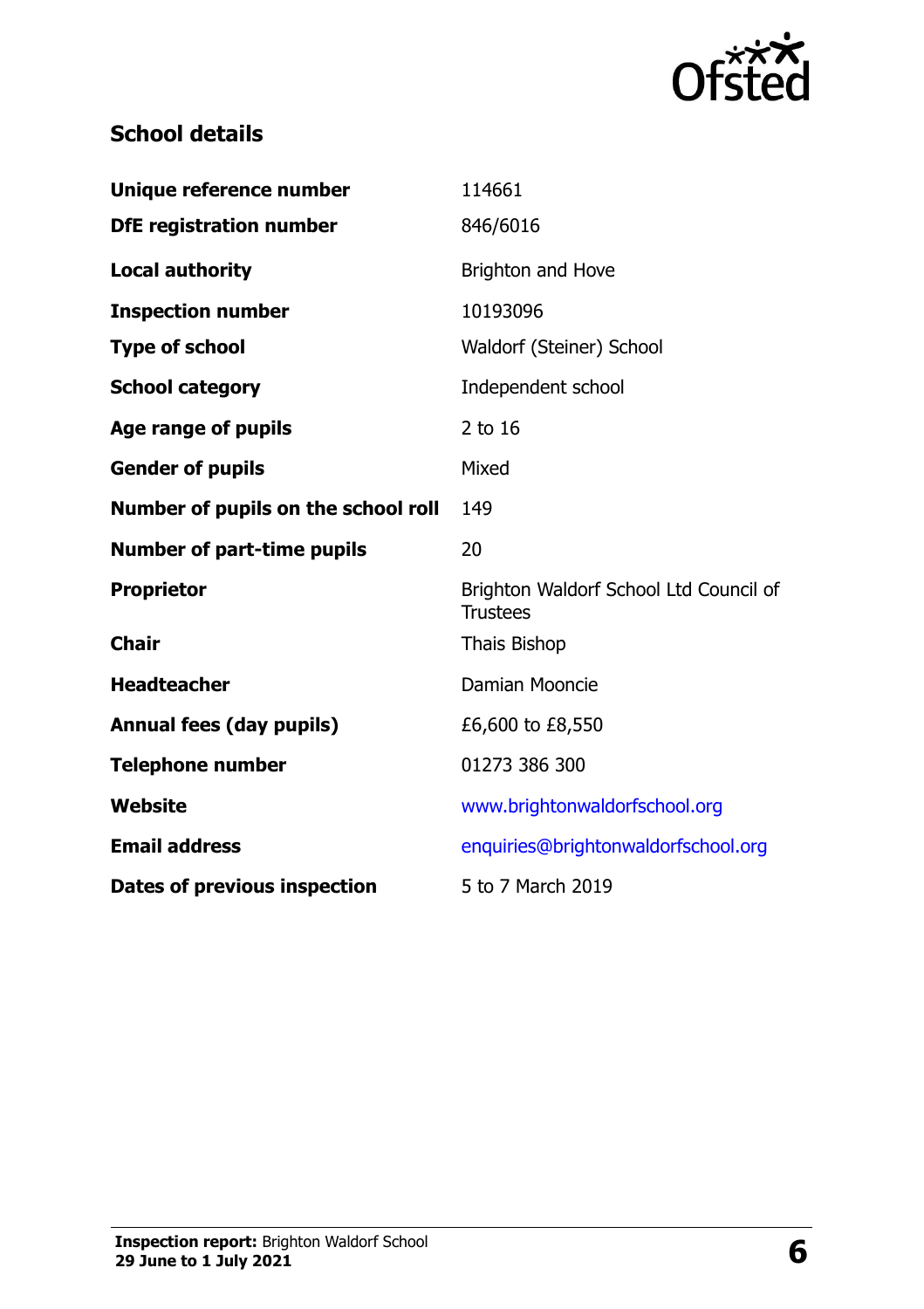

# **Information about this school**

- Brighton Waldorf School adheres to the International Waldorf Steiner curriculum developed by the Austrian philosopher Dr Rudolf Steiner.
- The school is exempt from some aspects of the learning and development requirements of the early years foundation stage. This applies to the younger children within the school's kindergarten. Children may attend the kindergarten from the age of two.
- Some children in the kindergarten attend part time. Some older pupils also attend part time on a 'flexi-schooling' arrangement. Parents who have decided to electively home educate their children for part of the week can apply to the school for this provision.
- The school provides a breakfast and after-school club. It also runs sessions for parents and younger children to attend together.
- The school does not use alternative providers.
- The school's previous full standard inspection took place in March 2019. A subsequent progress monitoring inspection was conducted on 18 September 2019.
- The school has a 'school director' rather than a headteacher. In keeping with Steiner tradition, there is also a 'college of teachers'.

# **Information about this inspection**

We carried out this inspection under section 109(1) and (2) of the Education and Skills Act 2008. The purpose of the inspection is to advise the Secretary of State for Education about the school's suitability for continued registration as an independent school.

The school meets the independent school standards. These are the requirements set out in the schedule to the Education (Independent School Standards) Regulations 2014.

This was the first routine inspection the school received since the COVID-19 pandemic began. Inspectors discussed the impact of the pandemic with the school and have taken that into account in their evaluation.

- Inspectors had conversations with the school director, and the teaching and learning lead, throughout the inspection. Inspectors also met with the chair of the college of teachers, other leaders, staff, pupils and trustees. One inspector listened to pupils read to familiar adults and one inspector joined kindergarten children on their daily walk.
- To understand the quality of education provided by the school, inspectors looked in detail at certain subjects (deep dives). They did deep dives in these subjects: reading, mathematics, PSHE and geography. To explore each subject, inspectors spoke with leaders, teachers and pupils, and examined curriculum plans for the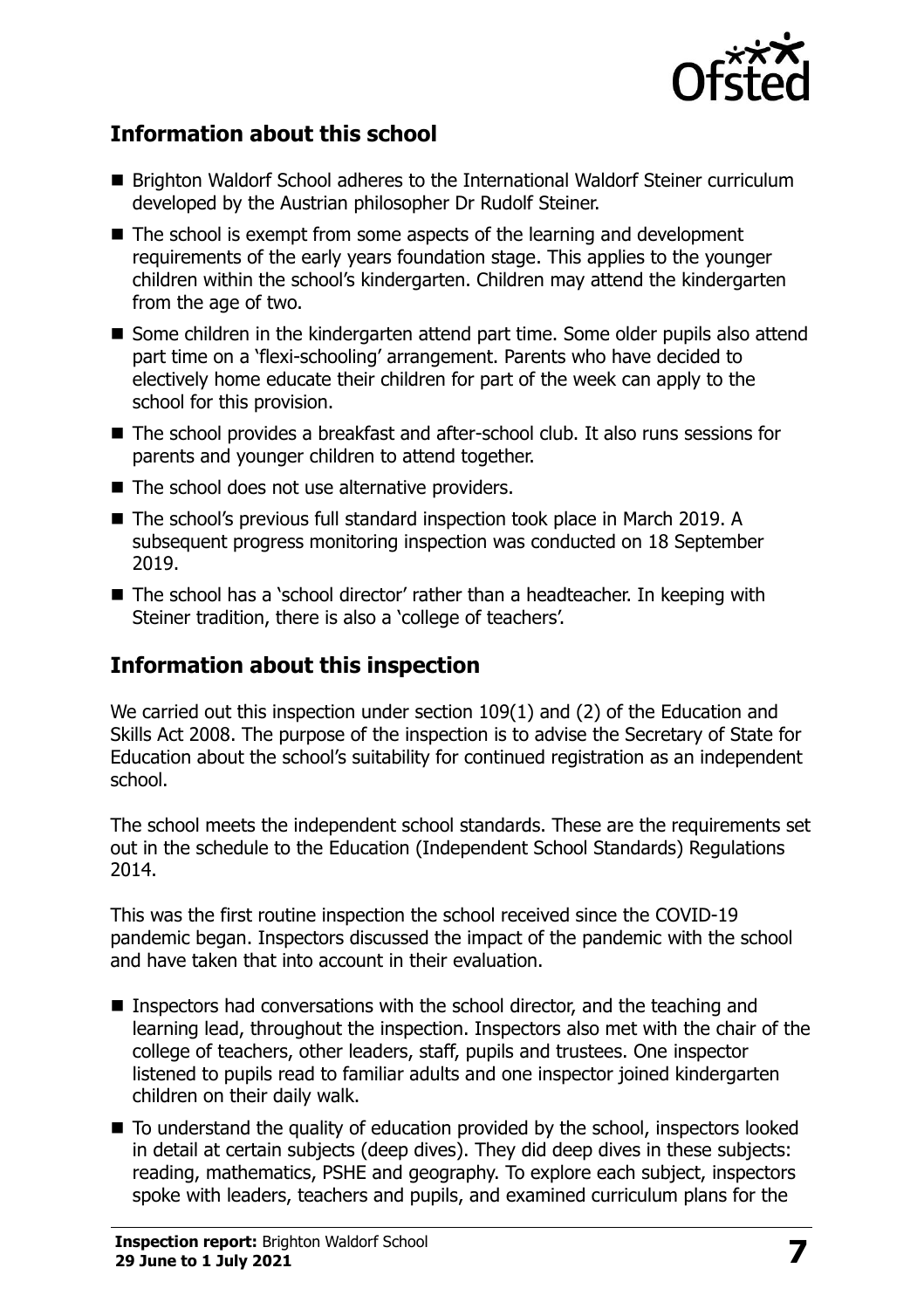

subject. They also looked at pupils' work and visited lessons related to these subjects.

- Inspectors took account of the views expressed in 26 responses to Parent View, Ofsted's online survey. There were no returns from pupils or staff, although inspectors spoke with a wide range of both during the inspection.
- Throughout the inspection, inspectors considered evidence about the school's compliance with the independent school standards. They also scrutinised the school's arrangements for safeguarding.

#### **Inspection team**

Clive Dunn, lead inspector Her Majesty's Inspector

Deborah Gordon **Deborah Gordon** Ofsted Inspector